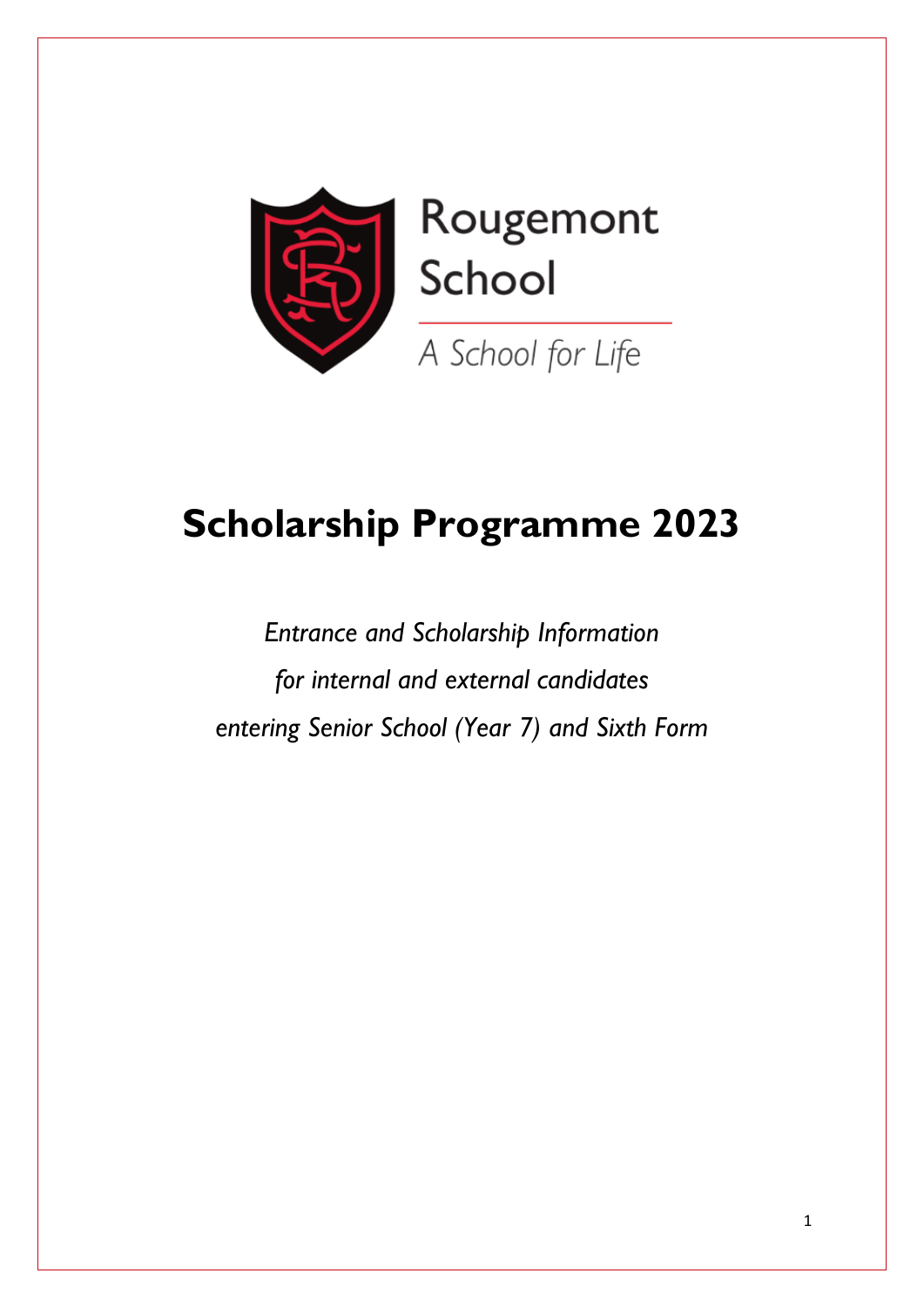# *Contents*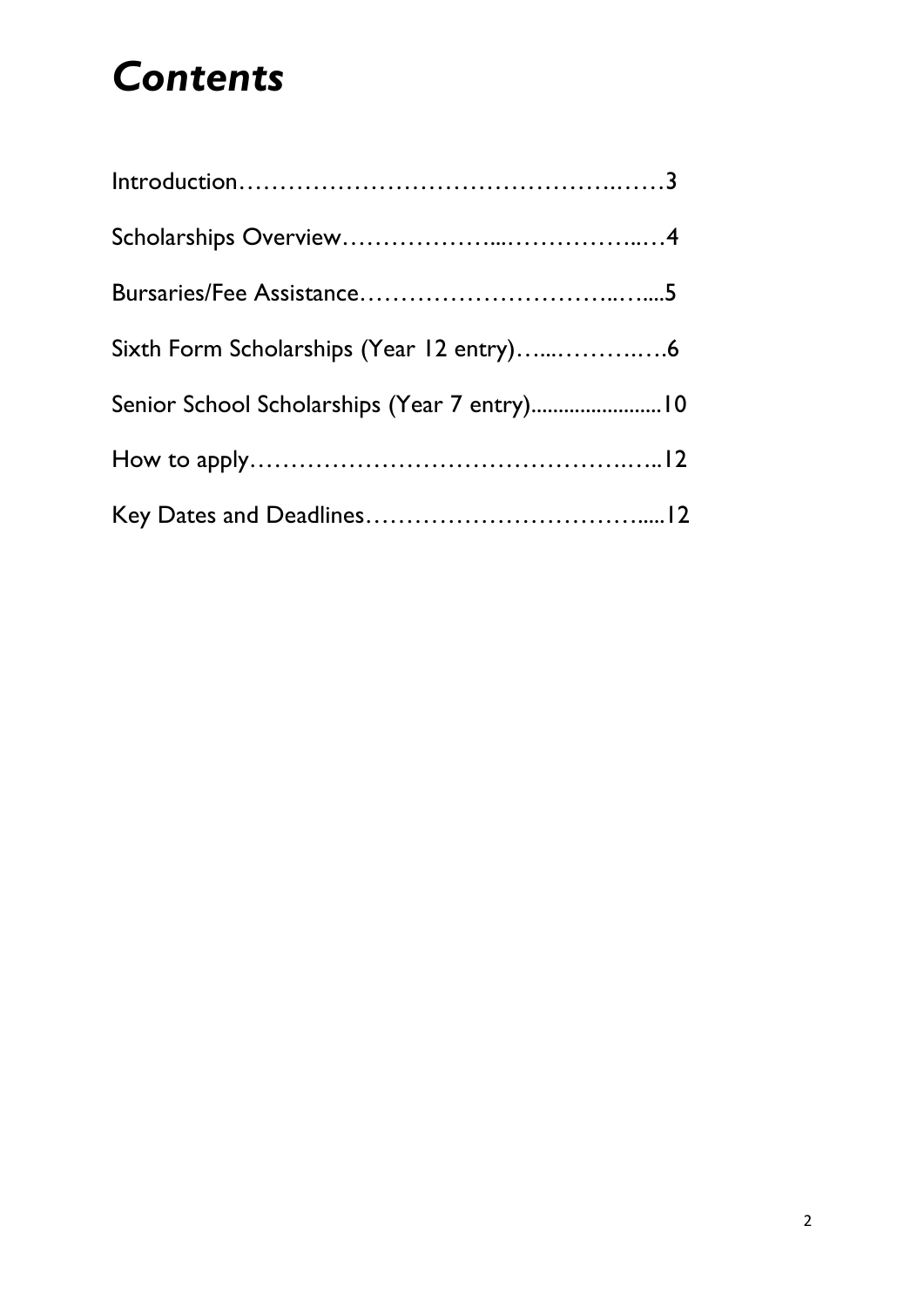# *Introduction*

As one of Wales' leading independent day schools, Rougemont School is proud to offer scholarship opportunities to exceptional pupils in all areas of school life. The fundamental aim at Rougemont School has always been to ensure that every pupil achieves the most they can from their education; that they leave school as well-rounded individuals who have reached their full potential.

Our small class sizes ranging from 14 to 22, allow us to focus time and attention on individual needs, whilst our inclusive and friendly approach across the three schools creates a strong sense of community. Our 'School for Life' approach ensures support at every stage of a pupil's educational journey, from Nursery right through to Sixth Form. Our most recent ESTYN inspection highlighted our pupils' 'high levels of wellbeing and exceptional attitudes to learning'.

Academic excellence is naturally a strong focus for us but Rougemont is about much more than just results. From Nursery to Sixth Form, our community is thriving as ESTYN highlighted our 'outstanding range of co-curricular activities which contribute particularly well to pupils' cultural awareness and development'. We ensure that every pupil reaches their full potential inside and outside the classroom making happy learners and happy children.

Our new Scholarship programme enables pupils to realise their educational ambitions. This information booklet details the various types of awards, outlines the criteria for application and about the assessment process itself.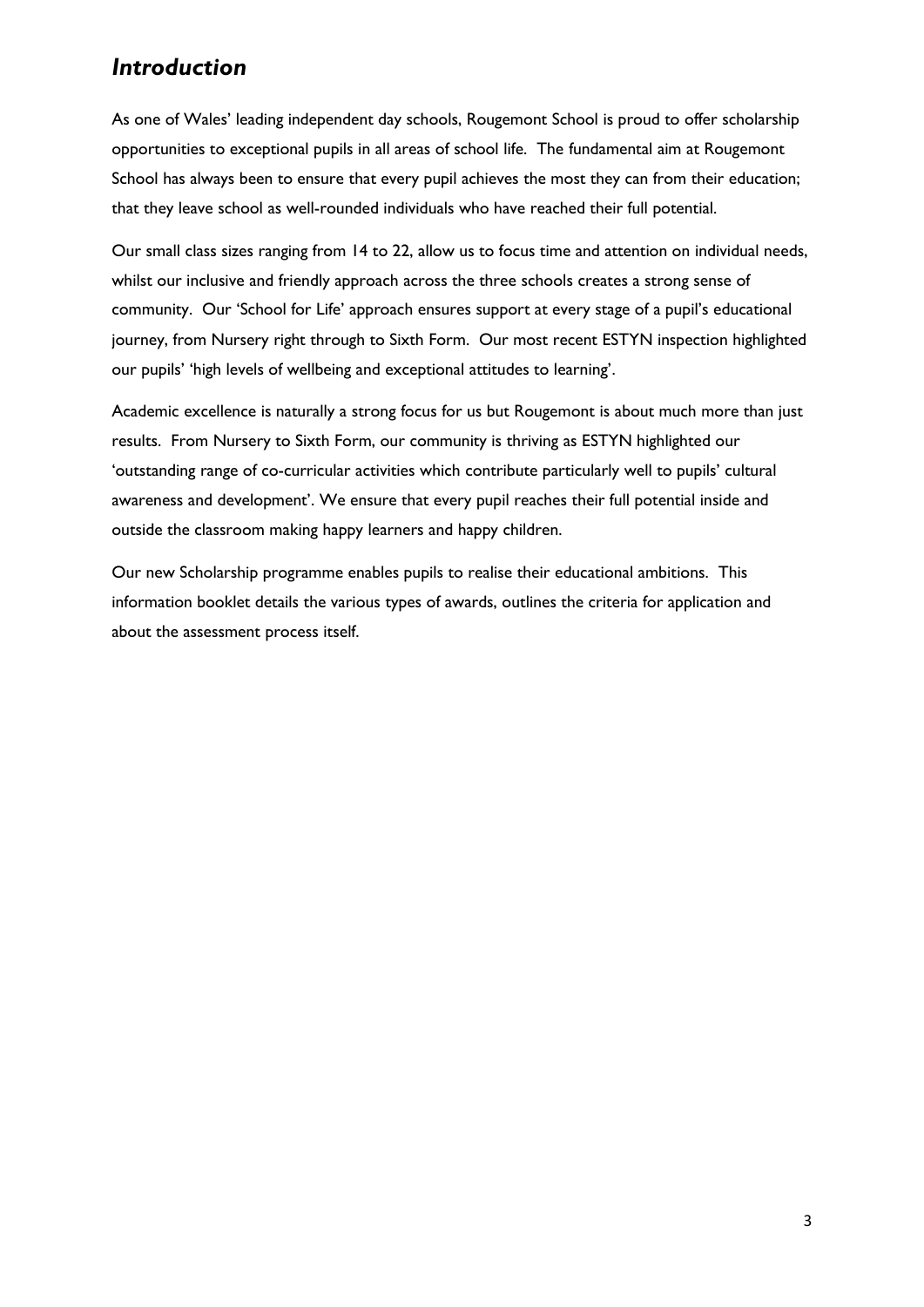# *Scholarships Overview*

The Scholarship Programme at Rougemont will award those pupils entering the School from September 2023.

Scholars are a core part of school life at Rougemont. Scholars are expected to take the lead in the academic and extra-curricular life of the school with active involvement in clubs, committees, house events and teams providing leadership, inspiration and excellent role models for younger pupils.

In assessing candidates we are not simply recognising existing talent but will also take into account pupils' future potential, motivation and aspiration. Scholars are expected to consistently achieve high standards.

It is important that potential candidates, both internal and external read the criteria carefully to ensure that they will meet the standard.

The tenure of the Scholarships varies:

- 11+ Scholarship (Year 7) *five years*
- Sixth Form Scholarship (Year 12) *two years*

It should also be noted that Scholarships are subject to review and to the Headmaster's/Head of Preparatory School's satisfaction with the holder's performance and behaviour.

Scholarship entry is competitive and is open to both internal and external pupils.

*\*Current scholarship holders are exempt from applying for further scholarships. All current scholarships awarded up until January 2017 will continue to be honoured until the end of Year 13.*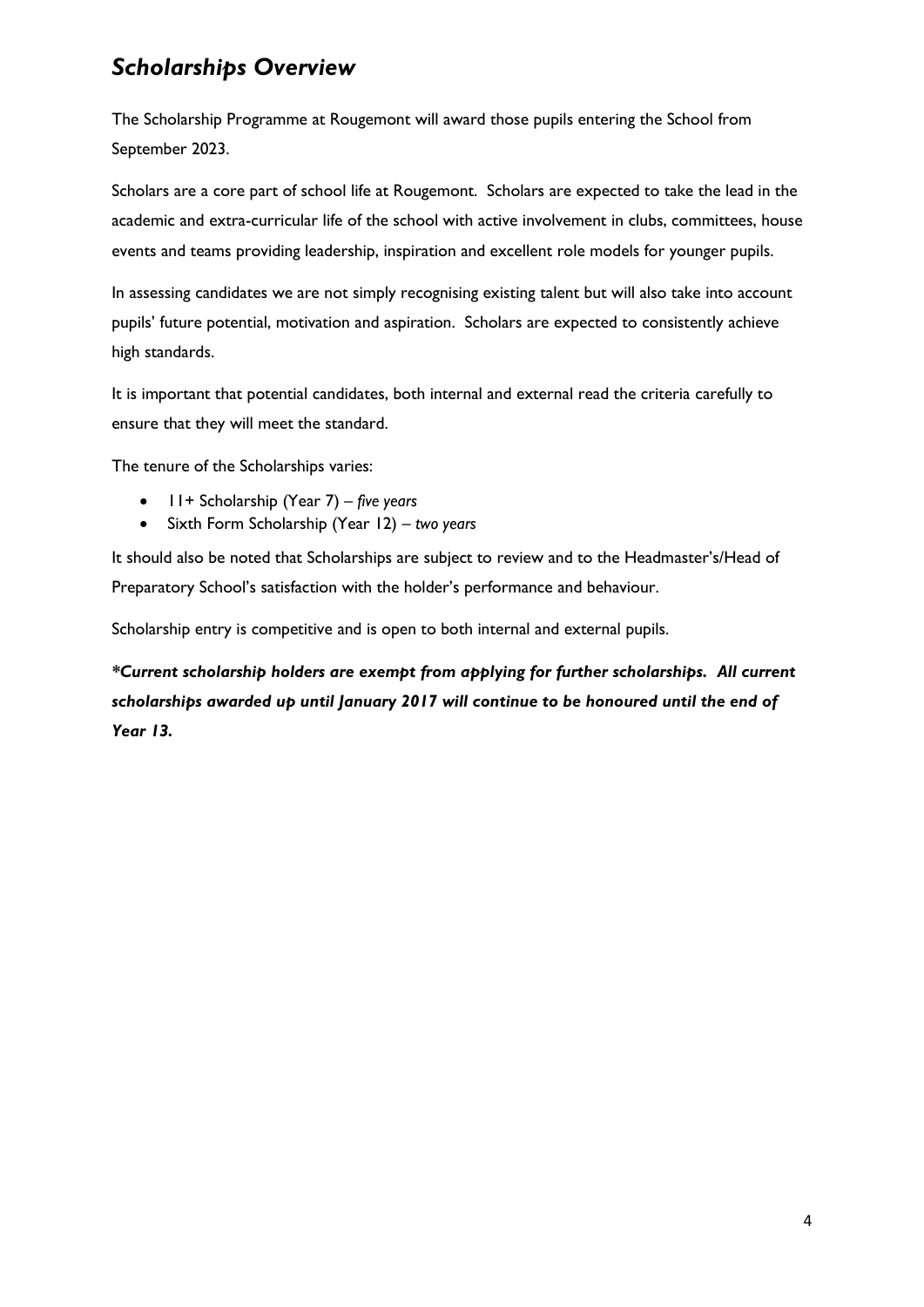# *Bursaries/Fee Assistance*

As a registered educational charity, Rougemont School is committed to offering means-tested bursaries to pupils which supplement the fees according to financial circumstances.

The percentage of award will depend upon the outcome of an independent assessment of finances conducted in accordance with the Charities Commission guidelines.

Scholarship recipients are able to apply for a bursary.

Rougemont is proud of the support it provides deserving and talented candidates who may not otherwise be able to afford an independent education. Supporting pupils to realise their ambitions and full potential is fundamental to Rougemont's ethos and aims.

All enquiries for fee assistance should be directed to the Finance Manager, in the first instance on 01633 820809 or financemanager@rougemontschool.co.uk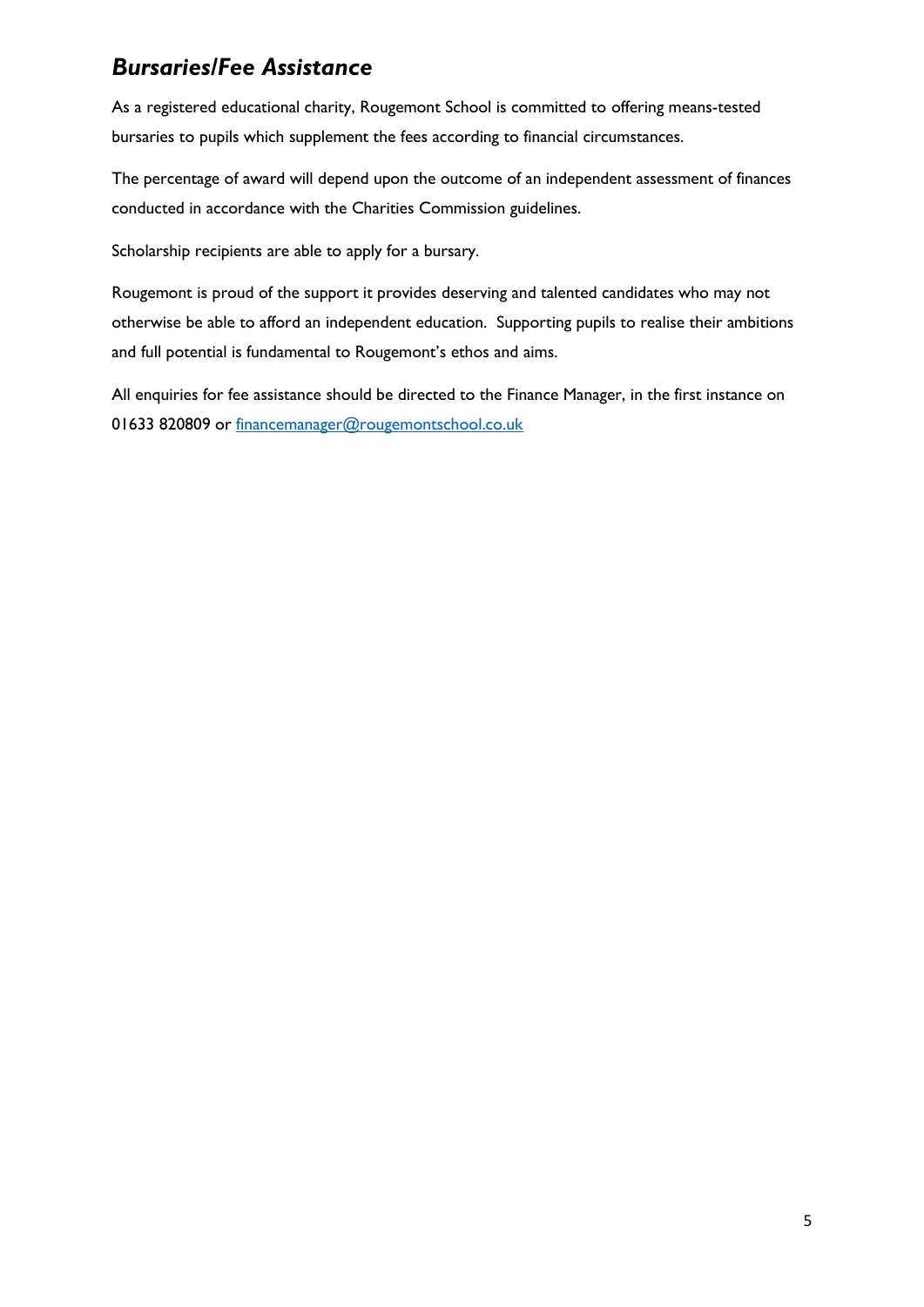# *Sixth Form Scholarships (Year 12 entry)*

## *Introduction*

The School offers **Academic**, **Sporting** and **Creative Arts** scholarships for pupils entering Year 12 in September 2023. The value of Scholarship awards is related to performance during the assessment process and predicted GCSE grades.

Candidates seeking entrance to Year 12 are required to attend a formal interview, attend Taster Days and sit the Sixth Form Scholarship Examination in November 2022.

Through the application process, the aim is to identify pupils who have the potential to flourish at Rougemont Sixth Form and who exhibit outstanding talents both inside and outside of the classroom.

The Sixth Form Scholarship is valid for two years i.e. until the end of Year 13, subject to good progress.

## *Academic Scholarship*

## *Criteria*

To apply, candidates should meet the following criteria outlined below:

- Candidates should achieve at least five A\* grades at GCSE.
- Candidates will demonstrate a strong academic insight and ability in two of their prospective A Level subjects
- Candidates currently in Year 11
- Candidates should demonstrate a willingness to be fully involved in the life of the School

#### *Assessment*

Candidates applying for the Sixth Form Academic Scholarship will be assessed in the following ways:

• Interview with the Headmaster, Deputy Head and Assistant Head (Academic)

The emphasis of the interview is for pupils to talk about themselves and to highlight their talents and strengths. Candidates may bring something (e.g. sporting trophies, photographs, instruments, art portfolio, press cuttings) that they would be happy to talk about at interview. Candidates will be expected to discuss future ambitions in depth and how they can contribute positively to the life of the School.

Taster Days

All external candidates are expected to attend at least one day with the current Year 11 classes and participate in the everyday life of the school. Taster Days will be held during the autumn term.

Academic Assessment

Candidates will be required to sit the Sixth Form Academic Scholarship Examinations in November 2022. Candidates will sit a Thinking Skills paper and two subject specific papers designed to examine insight and ability rather than taught knowledge.

• References

External candidates will be expected to provide a reference from their current school and their two most recent school reports.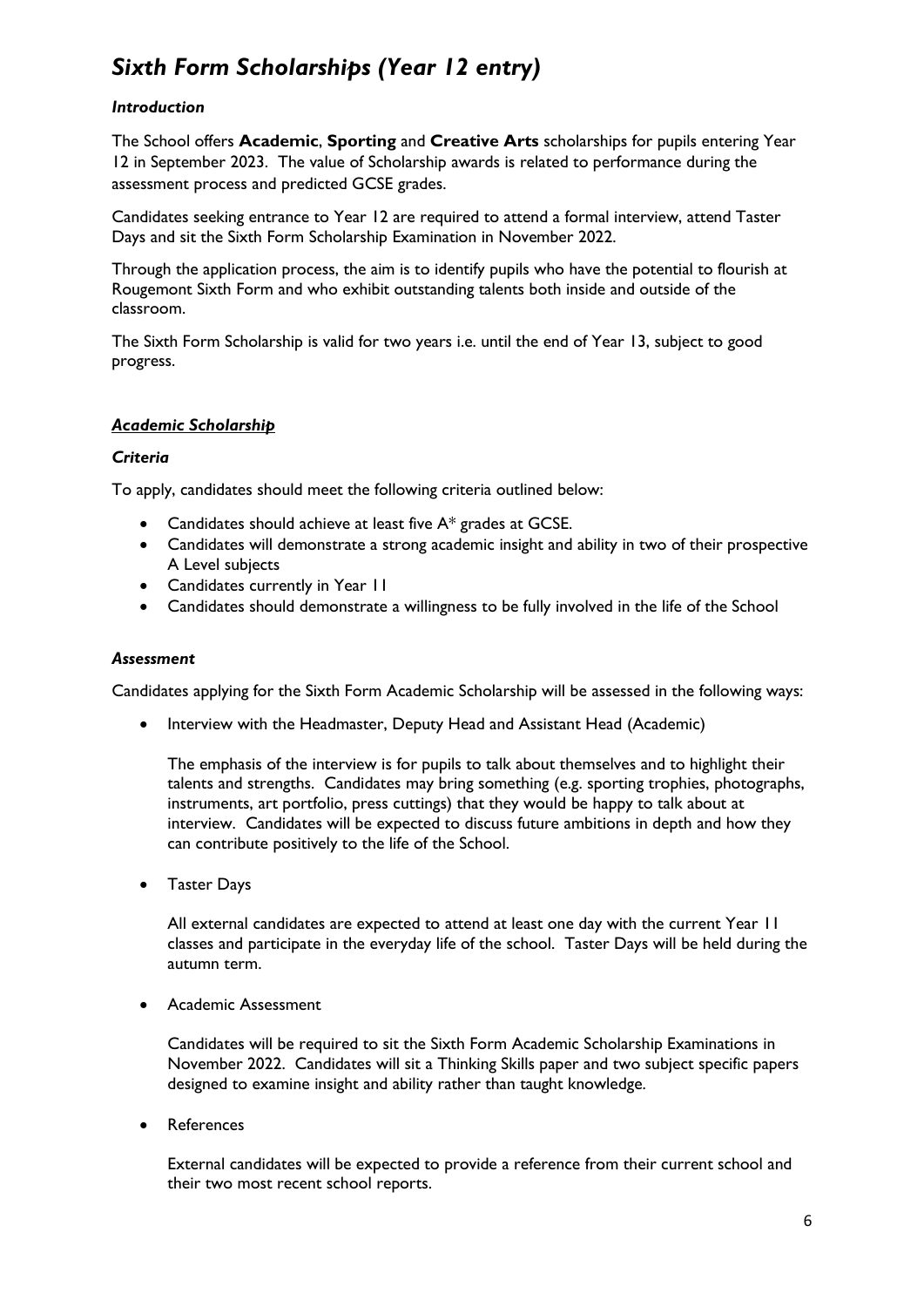## *Sports Scholarship*

#### *Criteria*

To apply, candidates should meet the following criteria outlined below:

- Candidates should have evidence of high level representation at county, national or international level
- Candidates for a Sport Scholarship will be expected to have a satisfactory level of academic ability and meet the Sixth Form general entry requirements (at least 5 B grades at GCSE)
- Candidates currently in Year 11
- Candidates should demonstrate a willingness to be fully involved in the life of the School

## *Assessment*

Candidates applying for the Sixth Form Sports Scholarship will be assessed in the following ways:

• Interview with the Headmaster and Director of Sport

The emphasis of the interview is for pupils to talk about themselves and to highlight their sporting talents and strengths. Candidates are asked to bring a sport portfolio including, for example, sporting trophies, press cuttings, DVD extracts highlighting sporting ability that they would be happy to talk about at interview. Candidates will be expected to discuss future ambitions in depth and how they can contribute positively to the life of the School.

**•** Taster Days

All external candidates are expected to attend at least one day with the current Year 11 classes and participate in the everyday life of the school. Taster Days will be held during the autumn term.

**•** Practical Assessment

Candidates will be required to give a demonstration of their sporting skills, typically by joining in a training session with other candidates or pupils already at the School.

General Aptitude Assessment

Candidates will also be required to attend the Scholarship Examinations in November 2022 to sit one Thinking Skills paper.

**References** 

Candidates will be required to provide a reference from their current school and their two most recent school reports. References from clubs, coaches etc. will also be required outlining the candidate's standard and ability to meet the criteria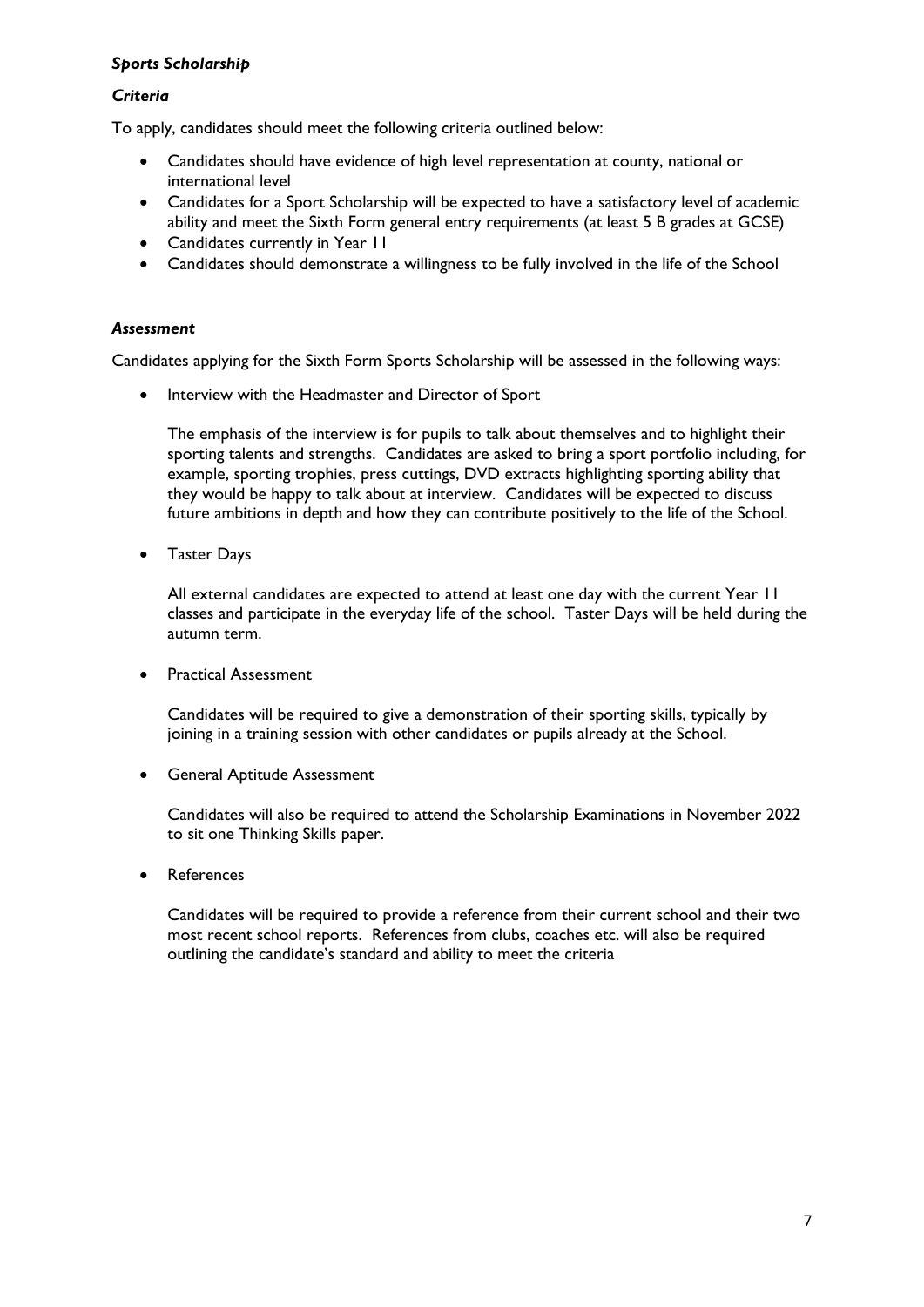## *Creative Arts Scholarship (Music, Drama, Art, DT)*

## *Criteria*

To apply, candidates should meet the following criteria outlined below:

- Candidates should achieve A\* grades at GCSE in their area of interest i.e. Music, Art, Drama or DT
- Candidates will demonstrate a strong academic insight and ability in two of their prospective A Level subjects one which should be their area of interest i.e. Music, Art, Drama or DT
- Candidates currently in Year 11
- Candidates should demonstrate a willingness to be fully involved in the life of the School

## *Assessment*

Candidates applying for the Sixth Form Creative Arts Scholarship will be assessed in the following ways:

• Interview with the Headmaster and Head of Subject (e.g. Music, Art, Drama or DT)

The emphasis of the interview is for pupils to talk about themselves and to highlight their talents and strengths in the creative arts. Candidates will be expected to discuss future ambitions in depth and how they can contribute positively to the life of the School. Candidates will also be expected to discuss subject specific interests with the Head of Subject.

Taster Days (all Creative Arts candidates)

All external candidates are expected to attend at least one day with the current Year 11 classes and participate in the everyday life of the school. Taster Days will be held during the autumn term.

- Practical Assessment (Art and DT candidates)
	- $\circ$  Candidates will be required to present a portfolio of up to eight items of work (plus a sketchbook).
	- o Candidates will be required to bring a finished piece of work to interview including sketchbook and supporting research relevant to the development of their ideas
	- o Candidates will be asked to produce an observational drawing on the day of examination
- Practical Assessment (Drama candidates)
	- o Improvisation under direction from Head of Drama
	- $\circ$  Discussion with Head of Drama about achievements in drama so far, e.g. LAMDA, theatrical groups outside of school, plays they have seen/acted in
- Practical Assessment (Music candidates)
	- o Perform two contrasting pieces on their main instrument (can include voice)
	- $\circ$  Discussion with Head of Music about achievements in music so far, e.g. Associated Board examinations, orchestra/ensemble involvement
- **•** General Aptitude Assessment

Candidates will also be required to attend the Scholarship Examinations in November 2022 to sit one Thinking Skills paper.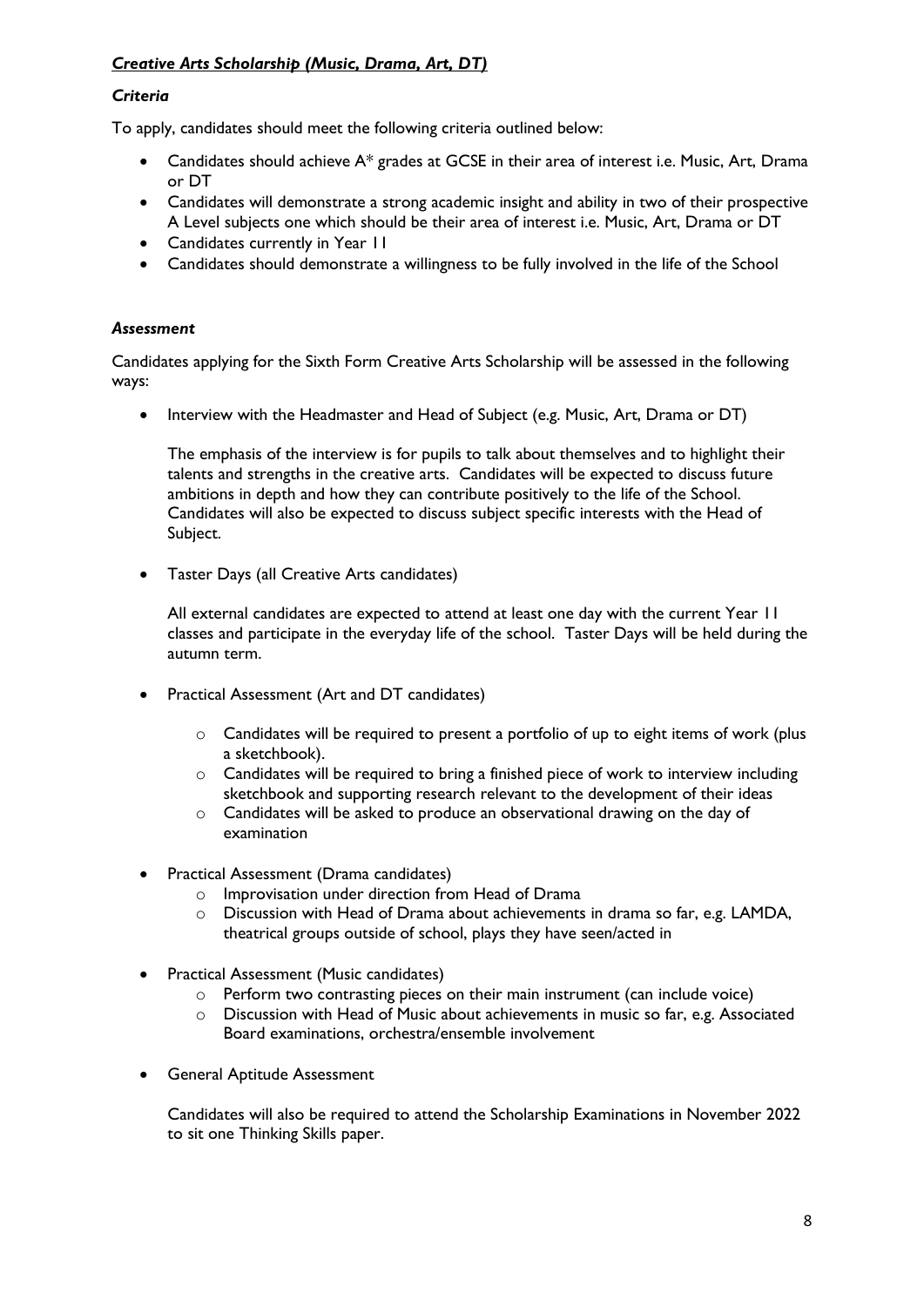References

Candidates will be required to provide a reference from their current school including current Head of Subject and their two most recent school reports. Candidates may also provide references from non-school associated groups e.g. Gwent Music

## *Offers of Sixth Form Scholarships*

Offers of a scholarship are made in writing by the Headmaster as soon as the results are known. These will be based upon the reference provided by the candidate's current school and Taster Day experience (external candidates), the results of the Practical Creative Arts Assessment, the performance at interview and the School's judgement about the pupil's ability to benefit from the education offered at Rougemont Sixth Form.

## *Acceptance of a place*

Parents are asked to confirm acceptance in writing to the Headmaster. A deposit of £250 is required which is refundable at the end of the pupils' time at Rougemont School. This is subject to all accounts being cleared.

## *Registrations received after the Scholarship Examination date in November 2022*

Depending on the availability of places, applications can still be made for entry to Year 12 in September 2023 but these applications will not be eligible to be considered for Scholarship.

\*For how to apply, key dates and deadlines, please refer to page 12.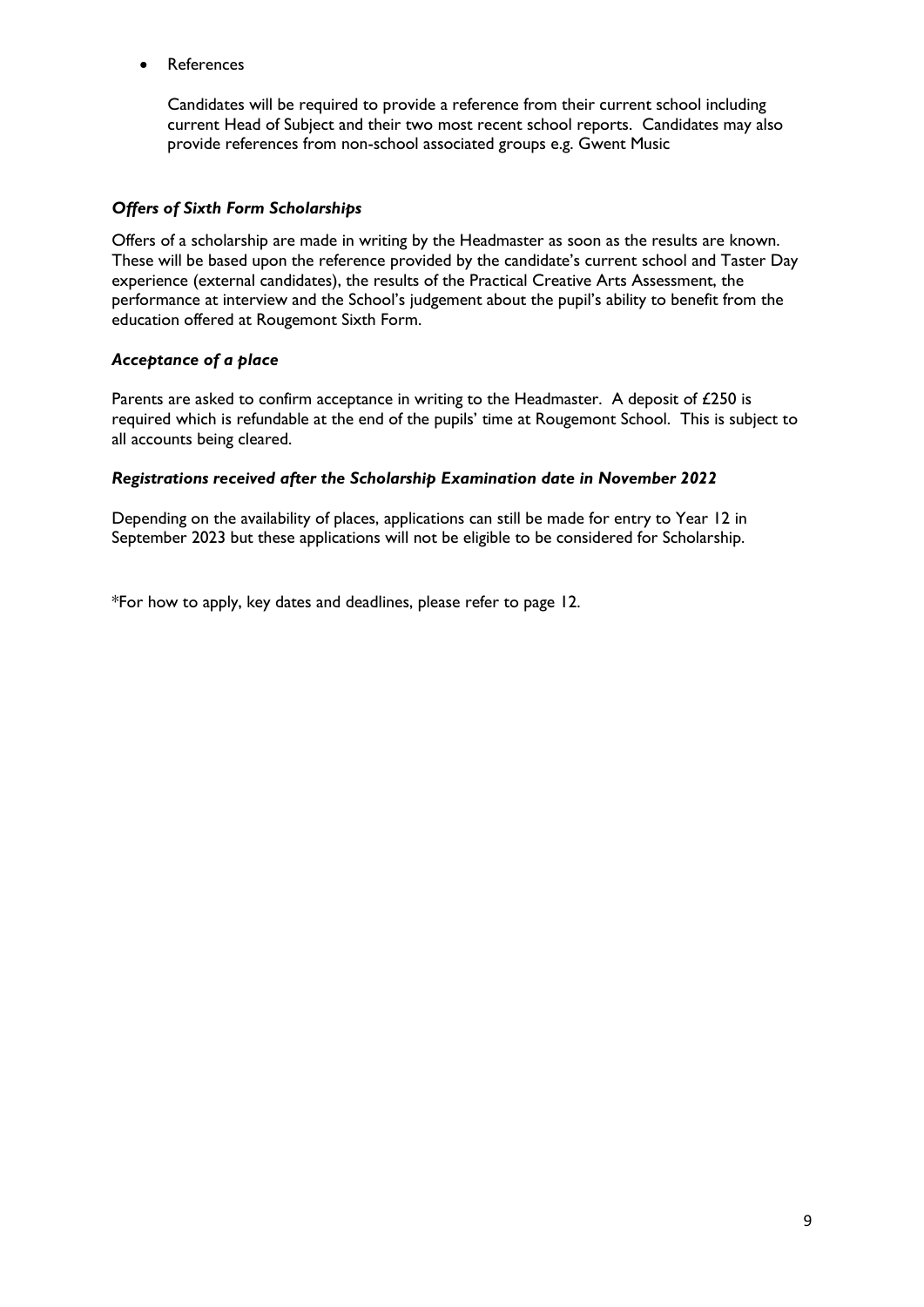# *Senior School Scholarships & Entrance (Year 7 entry)*

## *Introduction*

A number of Scholarships are available for pupils entering Year 7 in September 2023. Scholarships are awarded in a tiered approach with award values between 10%-25% of the school fees. The award value is related to performance during the assessment process.

Candidates seeking entrance to Year 7 are required to attend an interview, attend Taster Days and sit the Senior School Entrance Examination.

Through the application process, the aim is to identify pupils who have the potential to flourish at Rougemont School and who exhibit outstanding talents both inside and outside of the classroom.

The Senior School Scholarship is valid for five years i.e. until the end of Year 11.

#### *Criteria*

To apply, candidates should meet the following criteria outlined below:

- Candidates who demonstrate a strong academic potential and scholastic ambition
- Candidates currently in Year 6

#### *Assessment*

Candidates applying for the Senior School Scholarship will be assessed in the following ways:

• Interview with the Headmaster

The emphasis of the interview is for pupils to talk about themselves and to highlight their talents and strengths. Candidates may bring something (e.g. trophies, photographs, instrument) that they would be happy to talk about at interview.

Taster Days

All external candidates are expected to spend at least one day with the current Year 6 classes and participate in the everyday life of the school. Taster Days will be held prior to the Entrance and Scholarship Examinations in January 2023.

• Academic Assessment

Candidates will be required to sit the Senior School Entrance and Scholarship assessment papers during the School's Scholarship assessment day in January 2023. The assessment consists of two papers, one in English and one in Maths.

References

External candidates will be expected to provide a reference from their current school and their two most recent school reports.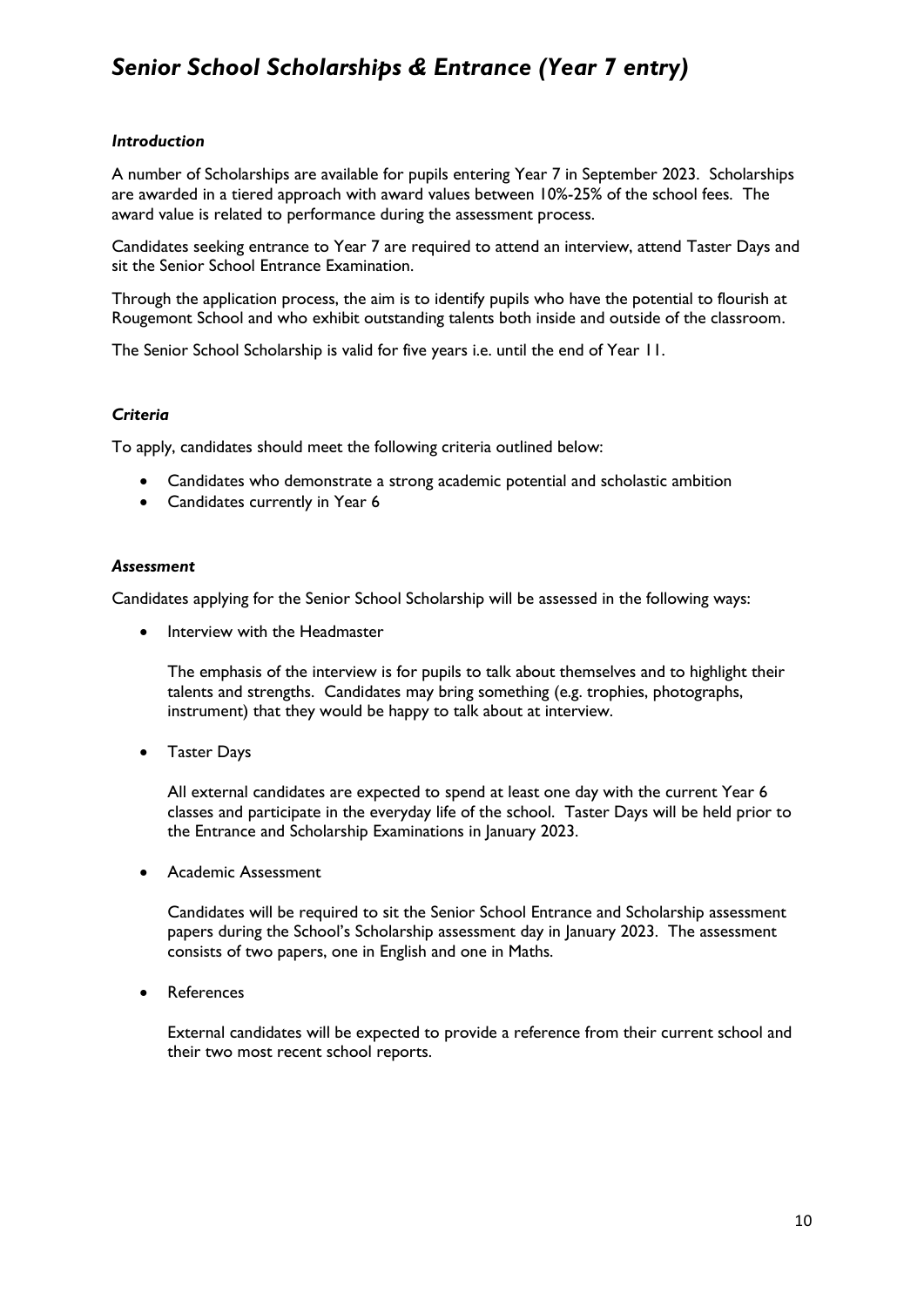## *Offers of 11+ Scholarships*

Offers of a scholarship are made in writing by the Headmaster as soon as the results are known. These will be based upon the reference provided by the candidate's current school and Taster Day experience (external candidates), the results of the Academic Assessment, the performance at interview and the School's judgement about the pupil's ability to benefit from the education offered at Rougemont School.

## *Acceptance of a place*

Parents are asked to confirm acceptance in writing to the Headmaster. A deposit of £250 is required which is refundable at the end of the pupils' time at Rougemont School. This is subject to all accounts being cleared.

## *Registrations received after the Scholarship Examination date in January 2023*

Depending on the availability of places, applications can still be made for entry to Year 7 in September 2023 but these applications will not be eligible to be considered for Scholarship.

\*For how to apply, key dates and deadlines, please refer to page 12.